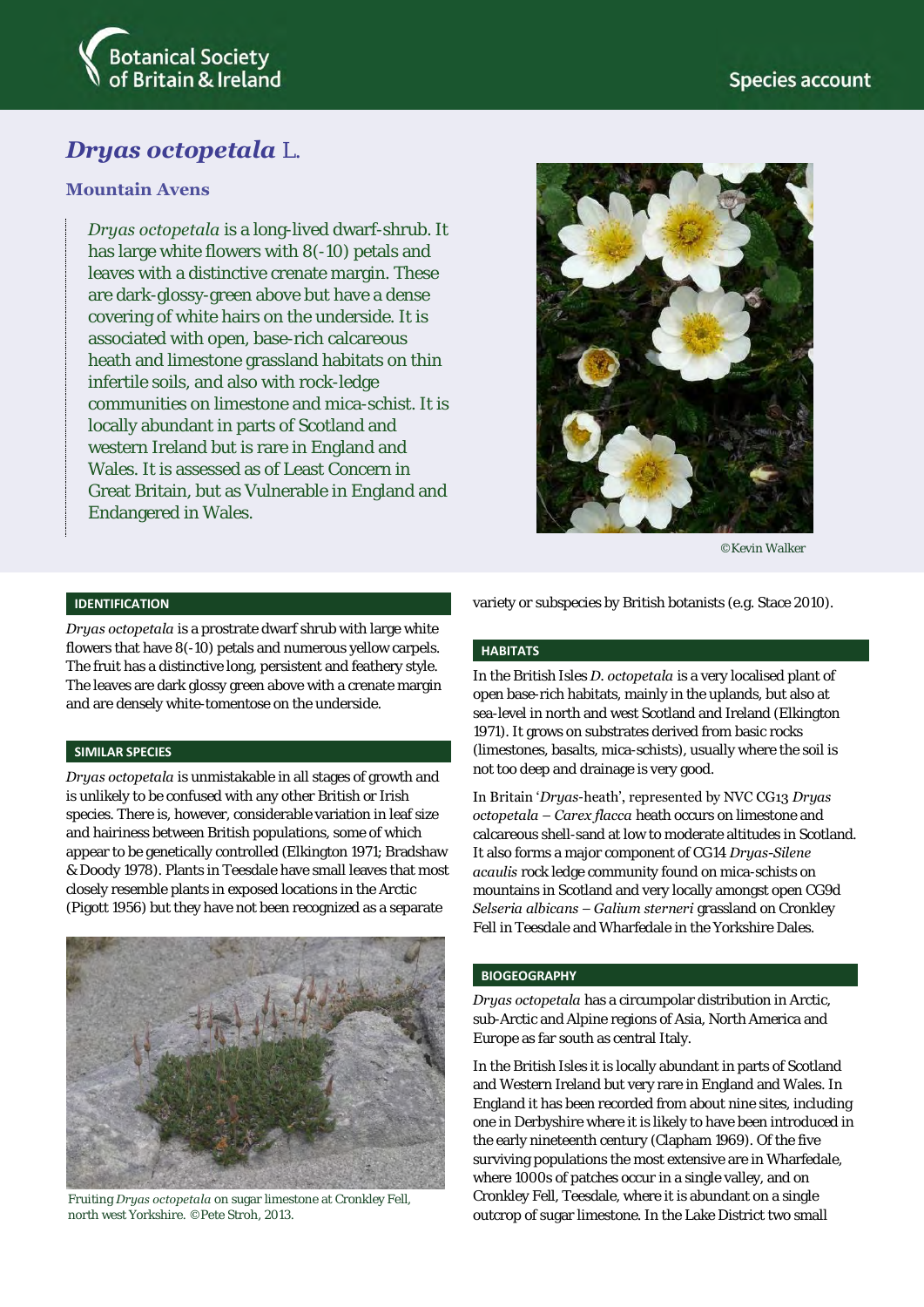# *Dryas octopetala* L.

patches survive at two sites where they have been known for many years (Ratcliffe 1960).

In Snowdonia less than 200 plants are currently known from two separate localities (Dines 2008). *D. octopetala* is found from sea level in the extreme north west of Scotland, as at Durness, to about 1035 metres on Ben Avon. In Ireland, core populations are found on the limestones of County Clare, most notably on the Burren.

#### **ECOLOGY**

*Dryas octopetala* is a clonal mat-forming dwarf-shrub that commonly lives for more than 100 years, although some large genets have recently been aged (genetically using AFLP markers) at over 500 years (de Witte et al. 2012).

At high altitudes and latitudes horizontal growth rates are very small irrespective of growing season (5-6 mm per year; de Witte et al. 2012; but see Elkington 1971 who gives between 13-39 mm for low altitude populations in England), thereby enabling individuals to persist in environments where sexual proliferation is often unsuccessful and/or in regions where the climate may be warming (de Witte & Stöcklin 2011).

*D. octopetala* has a stout woody root-stock that penetrates rock crevices, with finely divided lateral roots terminated by coralloid root systems that are heavily infected by a high diversity of ectomycorrhizal fungi regardless of latitude or altitude (Bjorbaekmo et al. 2011). Vegetative growth occurs primarily by the sympodial extension and branching of individual prostrate ramets, with each ramet having between



Distribution of *Druas octopetala* in Great Britain and Ireland. **Biology** 10: 244 (12 pages).

two and five leaves (de Witte & Stöcklin 2011). The leaves are retained over the winter in either a living or dead state.

Flowering usually commences when plants are three years old. The flower primordia are produced in the season before flowering which takes place in late April and May in the lowlands and June-July in the uplands. *D. octopetala* is a diploid  $(2n = 18)$ , mainly outcrossing insect-pollinated species with hermaphrodite, usually homogamous flowers (McGraw & Antanovics 1983). Selfing can occur but results in much lower seed production than in plants that are cross-pollinated.

Flowers produce nectar and are mainly pollinated by flies. The fruit is an achene with a long, persistent and feathery style that aids dispersal by wind (and adhesion), especially in exposed sites (McGraw & Antonovics 1983). In more closed habitats, however, such as snow-beds, dispersal is likely to be more limited with achenes retained on the capsule and/or falling very close to the parent plant (McGraw & Antonovics 1983).

Germination occurs in the spring but low germination rates have been reported under field conditions (e.g. Müller *et al*. 2011). This indicates that seedling establishment does not occur readily despite the fact that *D. octopetala* is a colonising species of unvegetated areas in semi-desert Arctic environments (Wookey et al. 1995).

#### **THREATS**

In most regions the major threat to *D. octopetala* appears to be overgrazing, particularly by rabbits which are prolific at several sites. The experimental exclusion of sheep and rabbits on Cronkley Fell, Teesdale, dramatically improved growth and flowering performance (Elkington 1981) and suggests that recent reductions in stocking densities in the uplands may improve conditions for the species in the longer term. Small populations in England are also vulnerable to rock-falls, lack of recruitment, presumably due to low seed production, and a lack of suitable niches (Jeremy Roberts pers. comm.).

### **MANAGEMENT**

Although *D. octopetala* can survive for many years under heaving grazing pressure, such plants are smaller, more prostrate and seldom flower. This was shown on Cronkley Fell when an exclosure erected to exclude sheep and rabbits led to a dramatic increase in flowering and seed production (Elkington 1981). This has led to the suggestion that *Dryas*heath was probably much more widespread before the introduction of sheep grazing across much of the uplands (McVean & Ratcliffe 1962).

#### **REFERENCES**

Bjorbaekmo, M.F.M., Carlsen, T., Brysting, A., Vrålstad, T., Høiland, K.,Ugland, K.I., Geml, J., Schumacher, T. & Kauserud, H. 2011. High diversity of root associated fungi in both alpine and arctic *Dryas octopetala*. *BMC Plant*